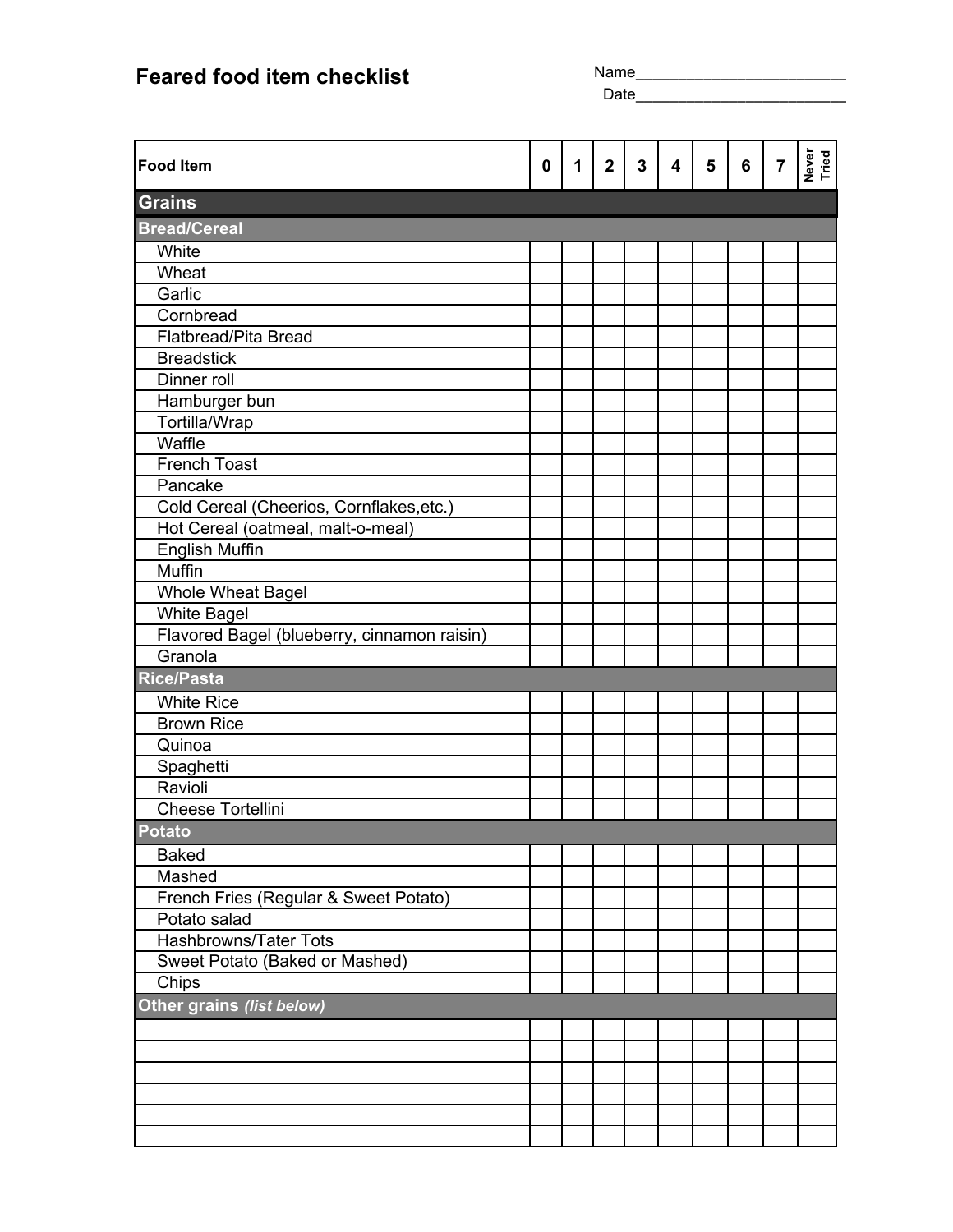| <b>Food Item</b>                   | 0 | 1 | $\overline{2}$ | 3 | 4 | 5 | 6 | $\overline{\mathbf{7}}$ | Never<br>Tried |
|------------------------------------|---|---|----------------|---|---|---|---|-------------------------|----------------|
| <b>Protein</b>                     |   |   |                |   |   |   |   |                         |                |
| <b>White Meat</b>                  |   |   |                |   |   |   |   |                         |                |
| <b>Grilled Chicken</b>             |   |   |                |   |   |   |   |                         |                |
| <b>Breaded Chicken</b>             |   |   |                |   |   |   |   |                         |                |
| <b>Chicken Salad</b>               |   |   |                |   |   |   |   |                         |                |
| Deli Turkey                        |   |   |                |   |   |   |   |                         |                |
| <b>Roast Turkey</b>                |   |   |                |   |   |   |   |                         |                |
| Ham                                |   |   |                |   |   |   |   |                         |                |
| Roast Pork                         |   |   |                |   |   |   |   |                         |                |
| <b>Ribs</b>                        |   |   |                |   |   |   |   |                         |                |
| Bacon                              |   |   |                |   |   |   |   |                         |                |
| <b>Red Meat</b>                    |   |   |                |   |   |   |   |                         |                |
| <b>Roast Beef</b>                  |   |   |                |   |   |   |   |                         |                |
| <b>Ground Beef</b>                 |   |   |                |   |   |   |   |                         |                |
| Hamburger                          |   |   |                |   |   |   |   |                         |                |
| Hot Dog/Sausage                    |   |   |                |   |   |   |   |                         |                |
| <b>Steak</b>                       |   |   |                |   |   |   |   |                         |                |
| <b>Seafood/Fish</b>                |   |   |                |   |   |   |   |                         |                |
| Tuna salad                         |   |   |                |   |   |   |   |                         |                |
| Grilled fish fillet (Salmon, Cod)  |   |   |                |   |   |   |   |                         |                |
| Breaded fish (Cod, Tilapia)        |   |   |                |   |   |   |   |                         |                |
| Shrimp                             |   |   |                |   |   |   |   |                         |                |
| <b>Vegetarian Proteins</b>         |   |   |                |   |   |   |   |                         |                |
| Tofu                               |   |   |                |   |   |   |   |                         |                |
| Veggie Burger                      |   |   |                |   |   |   |   |                         |                |
| <b>Scrambled Eggs</b>              |   |   |                |   |   |   |   |                         |                |
| <b>Hard-boiled Egg</b>             |   |   |                |   |   |   |   |                         |                |
| Egg salad                          |   |   |                |   |   |   |   |                         |                |
| <b>Hummus</b>                      |   |   |                |   |   |   |   |                         |                |
| Beans (black, chickpea, refried)   |   |   |                |   |   |   |   |                         |                |
| <b>Peanut Butter</b>               |   |   |                |   |   |   |   |                         |                |
| Other protein (list below)         |   |   |                |   |   |   |   |                         |                |
|                                    |   |   |                |   |   |   |   |                         |                |
|                                    |   |   |                |   |   |   |   |                         |                |
|                                    |   |   |                |   |   |   |   |                         |                |
|                                    |   |   |                |   |   |   |   |                         |                |
| <b>Condiments</b>                  |   |   |                |   |   |   |   |                         |                |
| Salad dressing - Regular varieties |   |   |                |   |   |   |   |                         |                |
| Mayo/Miracle whip                  |   |   |                |   |   |   |   |                         |                |
| Veggie dip                         |   |   |                |   |   |   |   |                         |                |
| <b>BBQ</b> sauce                   |   |   |                |   |   |   |   |                         |                |
| <b>Butter</b>                      |   |   |                |   |   |   |   |                         |                |
| <b>Cream Cheese</b>                |   |   |                |   |   |   |   |                         |                |
| Sour Cream                         |   |   |                |   |   |   |   |                         |                |
| Syrup/honey                        |   |   |                |   |   |   |   |                         |                |
| Ketchup                            |   |   |                |   |   |   |   |                         |                |
| Avocado                            |   |   |                |   |   |   |   |                         |                |
| Gravy                              |   |   |                |   |   |   |   |                         |                |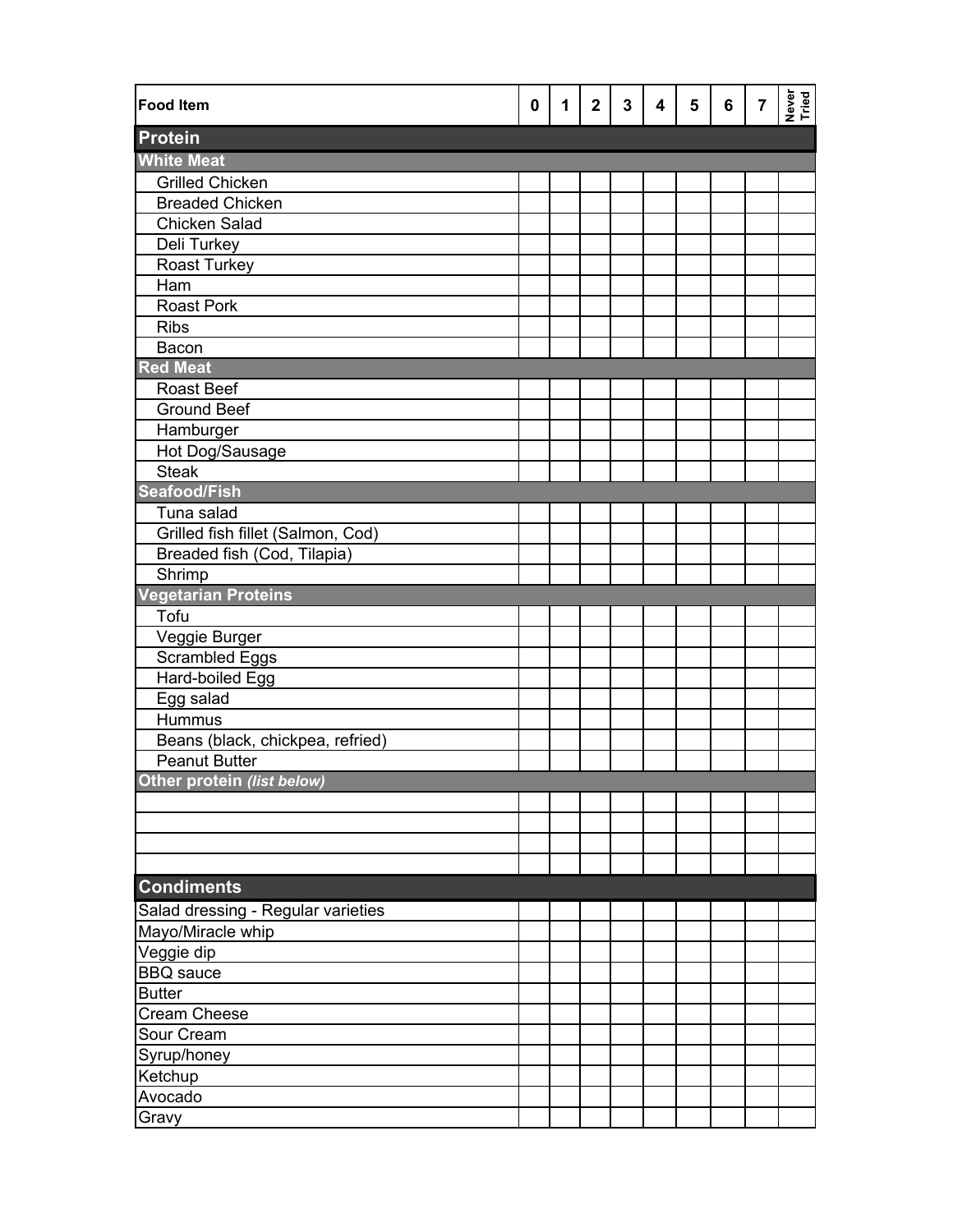| <b>Food Item</b>                                 | 0 | 1 | $\mathbf{2}$ | $\mathbf{3}$ | 4 | $5\phantom{1}$ | 6 | $\overline{7}$ | Never<br>Tried |
|--------------------------------------------------|---|---|--------------|--------------|---|----------------|---|----------------|----------------|
| Fruit                                            |   |   |              |              |   |                |   |                |                |
| <b>Fresh</b>                                     |   |   |              |              |   |                |   |                |                |
| Apples                                           |   |   |              |              |   |                |   |                |                |
| Oranges                                          |   |   |              |              |   |                |   |                |                |
| <b>Bananas</b>                                   |   |   |              |              |   |                |   |                |                |
| Berries (strawberries, blueberries, raspberries) |   |   |              |              |   |                |   |                |                |
| Melon (watermelon, cantaloupe, honeydew)         |   |   |              |              |   |                |   |                |                |
| Pineapple                                        |   |   |              |              |   |                |   |                |                |
| Pears                                            |   |   |              |              |   |                |   |                |                |
| Grapes                                           |   |   |              |              |   |                |   |                |                |
| Peaches                                          |   |   |              |              |   |                |   |                |                |
| <b>Canned</b>                                    |   |   |              |              |   |                |   |                |                |
| Applesauce                                       |   |   |              |              |   |                |   |                |                |
| Fruit cups (peaches, pears, mixed)               |   |   |              |              |   |                |   |                |                |
| Raisins                                          |   |   |              |              |   |                |   |                |                |
| <b>Fruit smoothies</b>                           |   |   |              |              |   |                |   |                |                |
| Other fruit (list below)                         |   |   |              |              |   |                |   |                |                |
|                                                  |   |   |              |              |   |                |   |                |                |
|                                                  |   |   |              |              |   |                |   |                |                |
|                                                  |   |   |              |              |   |                |   |                |                |
| <b>Vegetables</b>                                |   |   |              |              |   |                |   |                |                |
| Salad                                            |   |   |              |              |   |                |   |                |                |
| Carrots                                          |   |   |              |              |   |                |   |                |                |
| <b>Broccoli</b>                                  |   |   |              |              |   |                |   |                |                |
| Cauliflower                                      |   |   |              |              |   |                |   |                |                |
| Spinach                                          |   |   |              |              |   |                |   |                |                |
| Tomato (fresh and sauce)                         |   |   |              |              |   |                |   |                |                |
| Corn                                             |   |   |              |              |   |                |   |                |                |
| Squash (winter, summer, zucchini)                |   |   |              |              |   |                |   |                |                |
| Coleslaw/cabbage                                 |   |   |              |              |   |                |   |                |                |
| Peas                                             |   |   |              |              |   |                |   |                |                |
| Green beans                                      |   |   |              |              |   |                |   |                |                |
| Asparagus                                        |   |   |              |              |   |                |   |                |                |
| Lima beans                                       |   |   |              |              |   |                |   |                |                |
| <b>Brussels sprouts</b>                          |   |   |              |              |   |                |   |                |                |
| <b>Bell peppers</b>                              |   |   |              |              |   |                |   |                |                |
| <b>Mushrooms</b>                                 |   |   |              |              |   |                |   |                |                |
| Onion                                            |   |   |              |              |   |                |   |                |                |
| Other vegetables (list below)                    |   |   |              |              |   |                |   |                |                |
|                                                  |   |   |              |              |   |                |   |                |                |
|                                                  |   |   |              |              |   |                |   |                |                |
|                                                  |   |   |              |              |   |                |   |                |                |
|                                                  |   |   |              |              |   |                |   |                |                |
|                                                  |   |   |              |              |   |                |   |                |                |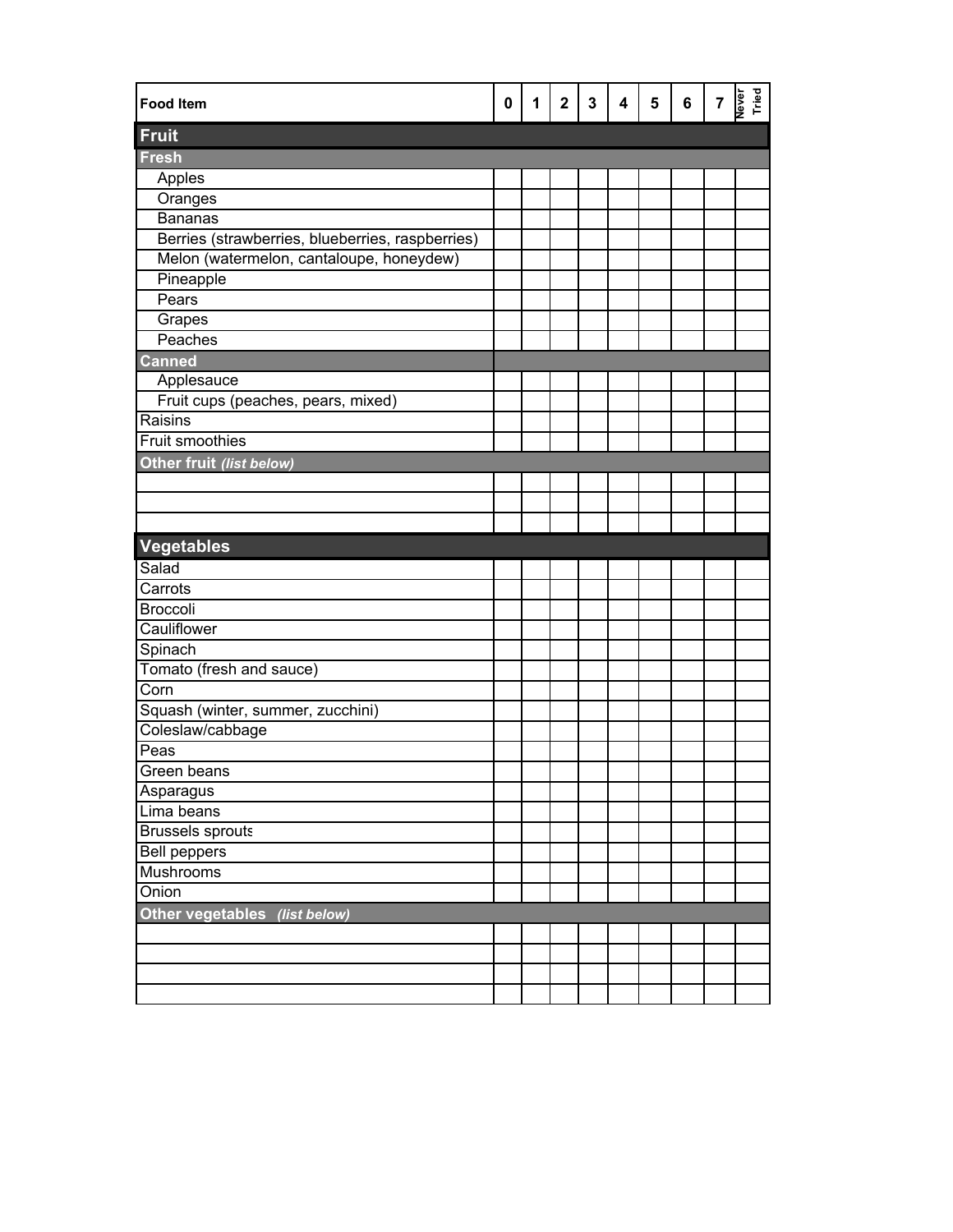| <b>Food Item</b>                   | 0 | 1 | $\mathbf{2}$ | 3 | 4 | 5 | 6 | $\overline{7}$ | Never<br>Tried |
|------------------------------------|---|---|--------------|---|---|---|---|----------------|----------------|
| <b>Dairy</b>                       |   |   |              |   |   |   |   |                |                |
| <b>Milk</b>                        |   |   |              |   |   |   |   |                |                |
| Reduced-fat (2%)                   |   |   |              |   |   |   |   |                |                |
| Fat free (skim)                    |   |   |              |   |   |   |   |                |                |
| Flavored (chocolate, strawberry)   |   |   |              |   |   |   |   |                |                |
| Cottage cheese                     |   |   |              |   |   |   |   |                |                |
| Cheese (American, string, cheddar) |   |   |              |   |   |   |   |                |                |
| Milk alternative (soy, almond)     |   |   |              |   |   |   |   |                |                |
| Yogurt                             |   |   |              |   |   |   |   |                |                |
| <b>Flavored Greek</b>              |   |   |              |   |   |   |   |                |                |
| Dannon (Vanilla)                   |   |   |              |   |   |   |   |                |                |
| Original Yoplait (Flavored)        |   |   |              |   |   |   |   |                |                |
| Other dairy (list below)           |   |   |              |   |   |   |   |                |                |
|                                    |   |   |              |   |   |   |   |                |                |
|                                    |   |   |              |   |   |   |   |                |                |
|                                    |   |   |              |   |   |   |   |                |                |
| <b>Combination foods</b>           |   |   |              |   |   |   |   |                |                |
| Pizza                              |   |   |              |   |   |   |   |                |                |
| Lasagna/Manicotti                  |   |   |              |   |   |   |   |                |                |
| <b>Stir Fry</b>                    |   |   |              |   |   |   |   |                |                |
| Casseroles/Pasta Bake              |   |   |              |   |   |   |   |                |                |
| <b>Grilled Cheese Sandwich</b>     |   |   |              |   |   |   |   |                |                |
| Macaroni & Cheese                  |   |   |              |   |   |   |   |                |                |
| Chili                              |   |   |              |   |   |   |   |                |                |
| Meatloaf                           |   |   |              |   |   |   |   |                |                |
| Tacos/Fajitas                      |   |   |              |   |   |   |   |                |                |
| Burrito/Enchilada                  |   |   |              |   |   |   |   |                |                |
| Cream Based Soups                  |   |   |              |   |   |   |   |                |                |
| <b>Broth Based Soups</b>           |   |   |              |   |   |   |   |                |                |
| Sandwiches                         |   |   |              |   |   |   |   |                |                |
| <b>Desserts</b>                    |   |   |              |   |   |   |   |                |                |
| Cake                               |   |   |              |   |   |   |   |                |                |
| Cookies                            |   |   |              |   |   |   |   |                |                |
| Ice cream                          |   |   |              |   |   |   |   |                |                |
| <b>Brownies</b>                    |   |   |              |   |   |   |   |                |                |
| Donuts/Cinnamon rolls              |   |   |              |   |   |   |   |                |                |
| Pie                                |   |   |              |   |   |   |   |                |                |
| Candy                              |   |   |              |   |   |   |   |                |                |
| Chocolate                          |   |   |              |   |   |   |   |                |                |
| Pastries                           |   |   |              |   |   |   |   |                |                |
| Cupcakes                           |   |   |              |   |   |   |   |                |                |
| Other desserts (list below)        |   |   |              |   |   |   |   |                |                |
|                                    |   |   |              |   |   |   |   |                |                |
|                                    |   |   |              |   |   |   |   |                |                |
|                                    |   |   |              |   |   |   |   |                |                |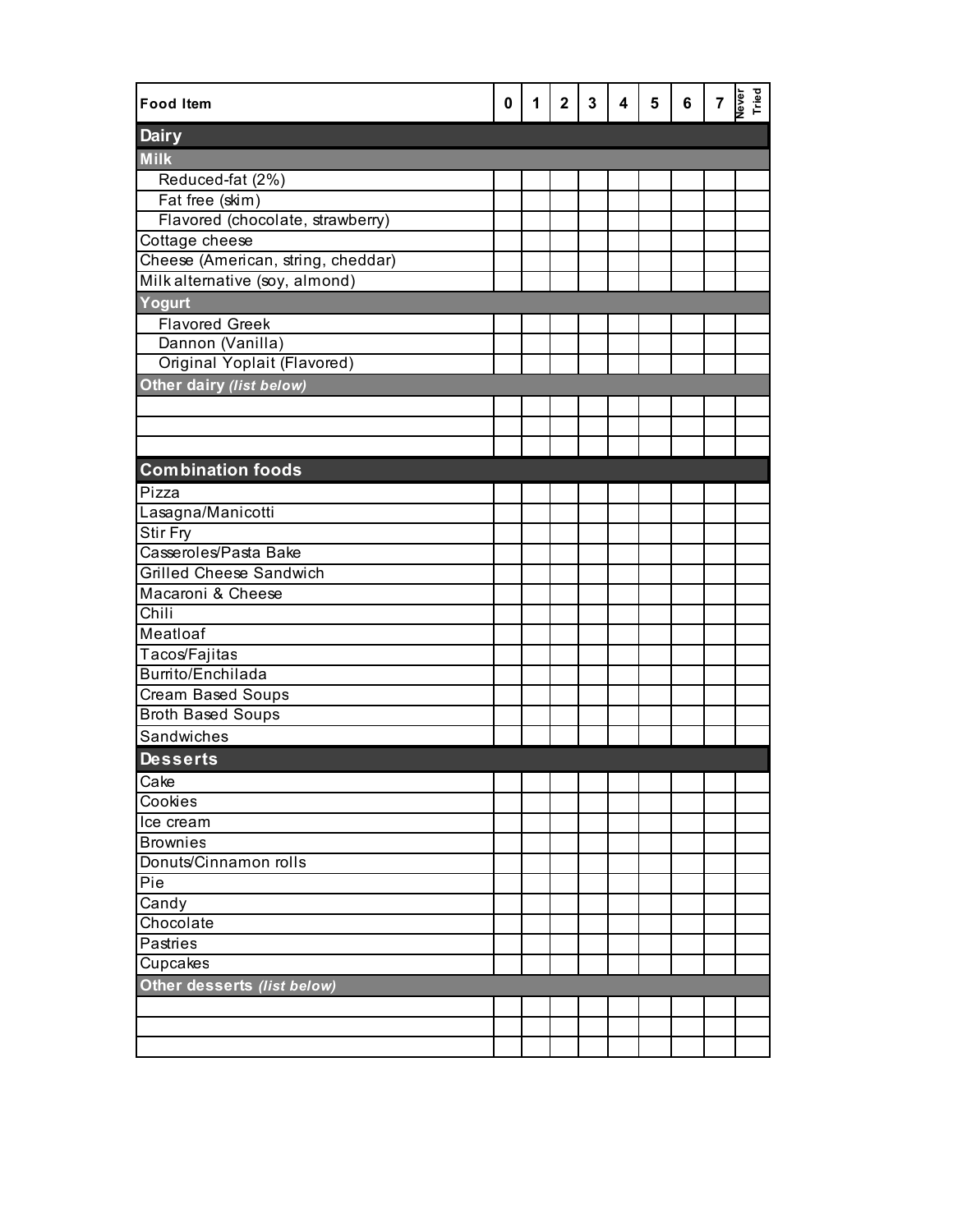| <b>Food Item</b>                          | 0 | 1 | $\overline{2}$ | $\mathbf{3}$ | 4 | 5 | 6 | $\overline{7}$ | Never<br>Tried |
|-------------------------------------------|---|---|----------------|--------------|---|---|---|----------------|----------------|
| <b>Snacks</b>                             |   |   |                |              |   |   |   |                |                |
| Juice                                     |   |   |                |              |   |   |   |                |                |
| Assorted Crackers (Ritz, Saltines, Wheat) |   |   |                |              |   |   |   |                |                |
| Graham Crackers                           |   |   |                |              |   |   |   |                |                |
| <b>Goldfish Crackers</b>                  |   |   |                |              |   |   |   |                |                |
| <b>Fruit Leather</b>                      |   |   |                |              |   |   |   |                |                |
| <b>String Cheese</b>                      |   |   |                |              |   |   |   |                |                |
| Hummus                                    |   |   |                |              |   |   |   |                |                |
| Guacamole                                 |   |   |                |              |   |   |   |                |                |
| Ranch Dip                                 |   |   |                |              |   |   |   |                |                |
| Salsa                                     |   |   |                |              |   |   |   |                |                |
| <b>Beef Stick</b>                         |   |   |                |              |   |   |   |                |                |
| <b>Teddy Grahams</b>                      |   |   |                |              |   |   |   |                |                |
| <b>Bug Bites Graham Crackers</b>          |   |   |                |              |   |   |   |                |                |
| <b>Rice Krispie Treat</b>                 |   |   |                |              |   |   |   |                |                |
| White Cheddar Popcorn                     |   |   |                |              |   |   |   |                |                |
| <b>Gardetto's Snack Mix</b>               |   |   |                |              |   |   |   |                |                |
| <b>Chex Mix</b>                           |   |   |                |              |   |   |   |                |                |
| <b>Fig Newton</b>                         |   |   |                |              |   |   |   |                |                |
| <b>Blue Corn Chips</b>                    |   |   |                |              |   |   |   |                |                |
| <b>Pretzels</b>                           |   |   |                |              |   |   |   |                |                |
| <b>Kettle Chips</b>                       |   |   |                |              |   |   |   |                |                |
| Sun Chips                                 |   |   |                |              |   |   |   |                |                |
| Pita Chips                                |   |   |                |              |   |   |   |                |                |
| Terra Vegetable Chips                     |   |   |                |              |   |   |   |                |                |
| Oreo Cookies                              |   |   |                |              |   |   |   |                |                |
| Lorna Doone Cookies                       |   |   |                |              |   |   |   |                |                |
| <b>Hot Chocolate</b>                      |   |   |                |              |   |   |   |                |                |
| Dark Chocolate Bar                        |   |   |                |              |   |   |   |                |                |
| Pudding                                   |   |   |                |              |   |   |   |                |                |
| <b>Cereal</b>                             |   |   |                |              |   |   |   |                |                |
| <b>Apple Cinnamon Cheerios</b>            |   |   |                |              |   |   |   |                |                |
| Cheerios                                  |   |   |                |              |   |   |   |                |                |
| Honey Nut Cheerios                        |   |   |                |              |   |   |   |                |                |
| Granola                                   |   |   |                |              |   |   |   |                |                |
| Raisin Bran                               |   |   |                |              |   |   |   |                |                |
| <b>Rice Krispies</b>                      |   |   |                |              |   |   |   |                |                |
| <b>Corn Flakes</b>                        |   |   |                |              |   |   |   |                |                |
| Chex (Rice, Corn)                         |   |   |                |              |   |   |   |                |                |
| <b>Frosted Flakes</b>                     |   |   |                |              |   |   |   |                |                |
| Lucky Charms                              |   |   |                |              |   |   |   |                |                |
| <b>Nuts and seeds</b>                     |   |   |                |              |   |   |   |                |                |
| Peanuts                                   |   |   |                |              |   |   |   |                |                |
| Cashews                                   |   |   |                |              |   |   |   |                |                |
| Almonds                                   |   |   |                |              |   |   |   |                |                |
| Walnuts                                   |   |   |                |              |   |   |   |                |                |
| Pecans                                    |   |   |                |              |   |   |   |                |                |
| Sunflower Seeds                           |   |   |                |              |   |   |   |                |                |
| <b>Peanut Butter</b>                      |   |   |                |              |   |   |   |                |                |